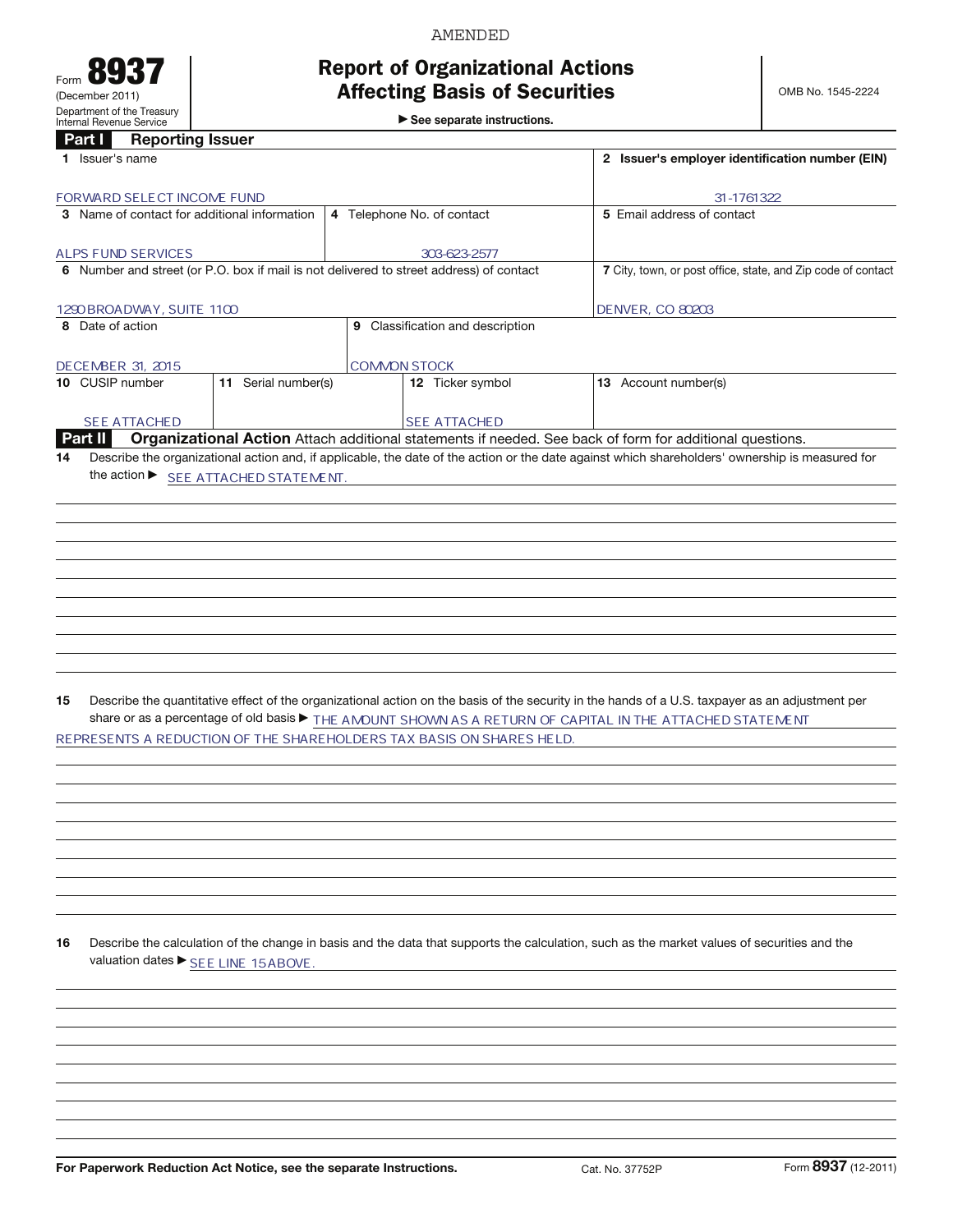### **Part II Organizational Action** (continued)

17 List the applicable Internal Revenue Code section(s) and subsection(s) upon which the tax treatment is based **DEP TO ANT TO IRC** SECTION 301(C)(1), THE PORTION OF A DISTRIBUTION WHICH IS A DIVIDEND (AS DEFINED UNDER IRC SECTION 316) IS INCLUDABLE IN GROSS INCOME. PURSUANT TO IRC SECTION 301 (C)(2), THE PORTION OF THE DISTRIBUTION WHICH IS NOT A DIVIDEND SHALL BE APPLIED AGAINST AND REDUCE THE ADJUSTED BASIS OF THE STOCK.

**18** Can any resulting loss be recognized? ▶ MOT APPLICABLE TO THIS TRANSACTION AS NO LOSS WOULD BE RECOGNIZED ON THE RETURN OF CAPITAL DISTRIBUTION. THE SHAREHOLDER'S COST BASIS SHOULD BE ADJUSTED TO REFLECT THE RETURN OF CAPITAL DISTRIBUTION WHICH MAY AFFECT THE GAIN OR LOSS REALIZED UPON THE DISPOSITION OF THE SHARES.

19 Provide any other information necessary to implement the adjustment, such as the reportable tax year ▶ PURSUANT TO IRC SECTION 6045 AS AMENDED BY THE EMERGENCY ECONOMIC STABILIZATION ACT OF 2008 BROKERS ARE REQUIRED TO REFLECT THESE ADJUSTMENTS IN THE COST BASIS REPORTING FOR COVERED SECURITIES. IF A BROKER IS NOT REQUIRED TO PROVIDE COST BASIS TO A PARTICULAR SHAREHOLDER, THE COST BASIS OF THE SHAREHOLDER'S SHARES SHOULD BE ADJUSTED AS OF THE DIVIDEND DATE TO REFLECT THE RETURN OF CAPITAL DESCRIBED ABOVE.

|                                    |  |                                      | Under penalties of perjury, I declare that I have examined this return, including accompanying schedules and statements, and to the best of my knowledge and<br>belief, it is true, correct, and complete. Declaration of preparer (other than officer) is based on all information of which preparer has any knowledge. |                                                 |                                |             |  |  |
|------------------------------------|--|--------------------------------------|--------------------------------------------------------------------------------------------------------------------------------------------------------------------------------------------------------------------------------------------------------------------------------------------------------------------------|-------------------------------------------------|--------------------------------|-------------|--|--|
| Sign<br><b>Here</b>                |  | Signature <sup>&gt;</sup> TAXPAYER   | A SIGNED COPY OF THIS FORM IS MAINTAINED AT THE OFFICES OF THE                                                                                                                                                                                                                                                           |                                                 |                                |             |  |  |
|                                    |  | Print your name ▶ BARBARA TOLLE      |                                                                                                                                                                                                                                                                                                                          | <b>TREASURER</b><br>Title $\blacktriangleright$ |                                |             |  |  |
| Paid                               |  | Print/Type preparer's name           | Preparer's signature                                                                                                                                                                                                                                                                                                     | Date                                            | if<br>Check  <br>self-emploved | <b>PTIN</b> |  |  |
| <b>Preparer</b><br><b>Use Only</b> |  | Firm's name $\blacktriangleright$    |                                                                                                                                                                                                                                                                                                                          |                                                 |                                |             |  |  |
|                                    |  | Firm's address $\blacktriangleright$ |                                                                                                                                                                                                                                                                                                                          | Phone no.                                       |                                |             |  |  |

Send Form 8937 (including accompanying statements) to: Department of the Treasury, Internal Revenue Service, Ogden, UT 84201-0054